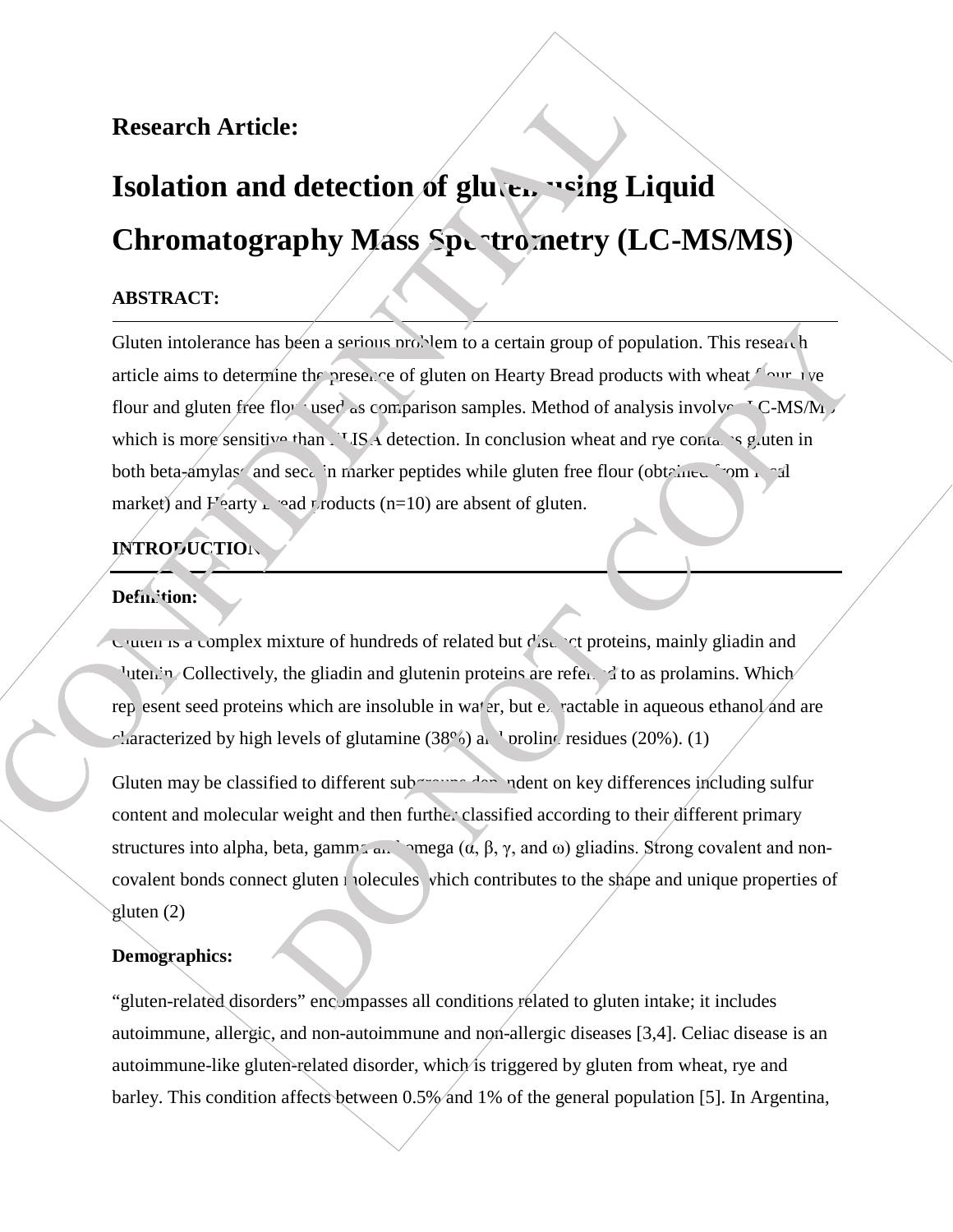gluten sensitivity is commonly reported and physicians/gastroenterologists are aware of celiac disease diagnosis. [6]

#### **Significance of the study:**

Celiac disease is characterized as an inflame matory disorder of the small intestine that affects genetically predisposed individuals upon ingestion of gluten. Genes encoding HLA-DQ2 and HLA-DQ8 predispose to CD by causing the preferential presentation of Pro-rich gluten pe<sub>p</sub>tides that have undergone deamidation by tissue transglutaminase (tTG) to mucosal CD4+ T  $\sim$  11s. (7) Gliadin-reactive  $\angle CD4^+$  T sells have a key role in the damage of the intestinal mucosariat culminates with villus atrophy and crypt hyperplasia . (9) The prevalence of  $\overline{\text{CD}}$  worldwide is increasing; it is estimated to be 0.5 to 2.0% in most of the European countries  $\alpha$ , the United States. (8) Clinical trial evidence supports an important role of diet in the generation of irritable bowel syn nome. At may be in the form of gastrointestinal bleeding and flatulence. Certain diet plan alleviates such symptom. Among which include diets that are low in Fats; Carbohydrates; Gluten; or Ft. nented Oligosaccharides, Disaccharides, Monosaccharides, and Polyols  $T<sub>CDM</sub>$ , (10) The main therapeutic intervention for Celiac Disease is a gluten free diet.

#### **PA Cuidelines on "Gluten-free" labelling:**

In general, foods may be labeled "gluten-free" if  $\log$  meet the definition and otherwise comply with the final rule's requirements. More specifically,  $\therefore$  final rule defines "gluten-free" as meaning that the food either is inherently gluten free; or does not contain an ingredient that is: 1) a gluten-containing grain (e.g., spelt wheat);  $\geq$  derived from a gluten-containing grain that has not been processed to remove gluten (e.g., wheat flour); or 3) derived from a gluten-containing grain that has been processed to remove gluten (e.g., wheat starch), if the use of that ingredient results in the presence of  $2^{\circ}$  and  $\frac{1}{2}$  in the food. Also, any unavoidable presence of gluten in the food must be less than  $20$  ppm. (11)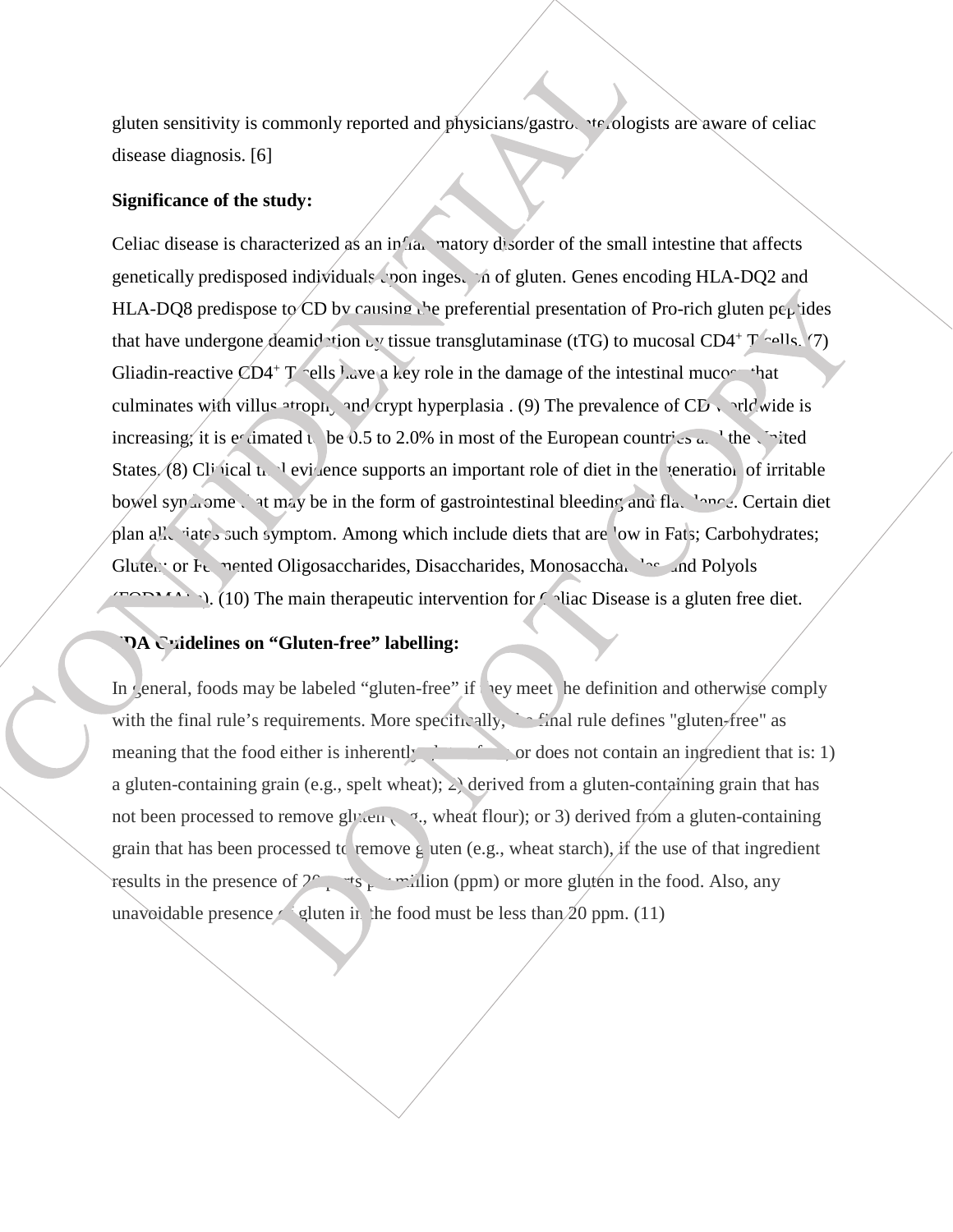#### **Effect of Lactobacillus on gluten:**

*Lactobacillus* have different species namely *L. alimentarius*, *L. brevis*, *L. sanfranciscensis*, and *L. hilgardii.* Lactobacillus demonstrates the capacity to hydrolyze and degrade immunogenic gluten peptides thru variable peptidase activity. (12)

*Presently, the only effective treatment for celiac disease is a life-long gluten-free diet. In this* " *work, we used a new mixture of select d sourdough lactobacilli and fungal proteases to eliminate the toxicity of wheat flour during long-time fermentation. Immunological (R5 antibodybased sandwich and competitive* entries in vided immunosorbent assay [ELISA] and R5 antibody*based Western blot), two-dimensional electrophoresis, and mass spectrometry (matrix-assimidated dimensional dimensional dimensional dimensional dimensional dimensional dimensional dimensional dimensional dimensional dimen laser desorption ionization-time of flight, strong-cation-exchange-liquid chromatography/carillary liquid hromatography-electrospray ionization-quadrupole-time of flight [SCX-LC/C* pLC-ESI-Q-TOF], and high-pressure liquid chromatography-lectrospray *ionization-io trap mass spectrometry) analyses were used to determine the gluten concentration. Assams based on the proliferation of peripheral blood mononuclear cells (PBMCs, and gamma interferon production by PBMCs and intestinal T-cell lines (iTCLs) from* 12 celian disease patients were used to determine the protein toxicity of the pepsin-trypsin *digests from fermented wheat dough (sourdough). As determined by R5-based sandwich and competitive ELISAs, the residual concentration of gluten in sou. 'ough was 12 ppm. Albumins,* glo *ulins, and gliadins were completely hydrolyzed, while a. 20% of glutenins persisted. Lowm*-slecular-weight epitopes were not detectable by *SCX-LC/CapLC-ESI-Q-TOF mass spectrometry and R5-based Western blot analyses. The kinetics of the hydrolysis of the 33-mer by lactobacilli were highly efficient. All proteins extracted from sourdough activated PBMCs and induced gamma interferon production at levels comparable to the negative control. None of the iTCLs demonstrated immunoreactivity towards pepsin-trypsin digests. Bread making was standardized to show the suitability of the detoxified wheat flour. Food processing by selected sourdough lactobacilli*  $\sigma$  *d fung* <sup>1</sup> proteases may be considered an efficient approach to *eliminate gluten toxicity." (13)*

Lactic acid bacteria (LAB) was evaluated using SDS-PAGE for its proteolytic activity. Lactobacillus was evaluated as able to utilize gluten as nitrogen source and basic amino acids increased (due to proteolysis) mainly due to release of ornithine. (14)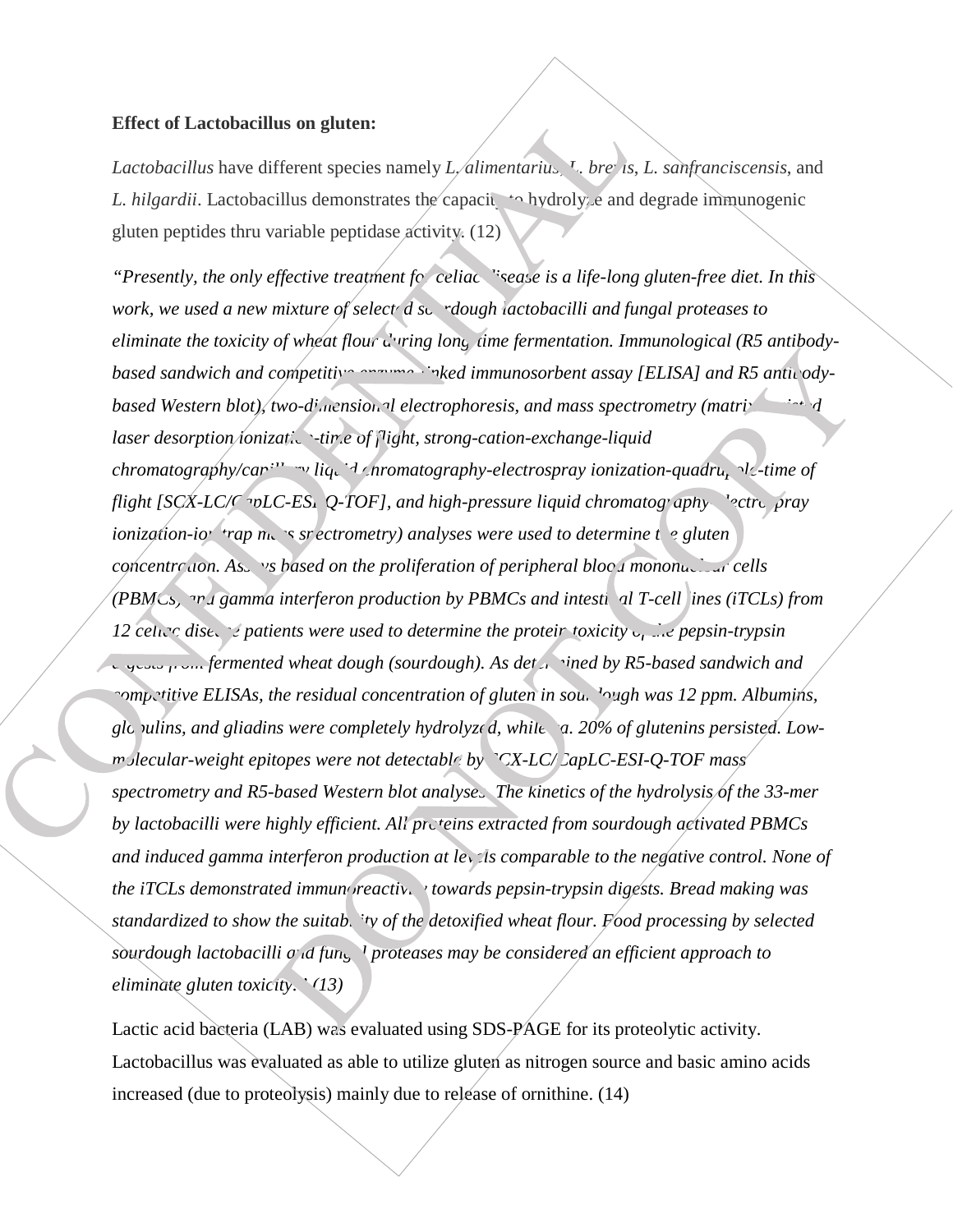# **Method of analysis of gluten using High Performance Liquid Chromatography Mass Spectroscopy (HPLC-MS):**

Over 20 years, liquid chromatography coupled with mass spectrometry (HPLC-MS) has been used in proteomics research. LC-MS has the ability to detect species based on multiply markers with multiple points of confirmation which makes it less susceptible to producing false negatives and positives. This is in comparison with the case of  $\angle 5$  assay, the peptide sequence glutamineglutamine-proline-phenylalanin-pro'ine  $(QQF, P)$  are susceptible to false positive or negative results. (15-19).

## **Principles of LC-MS/MS:**

Mass spectrometers involved converting the analyte molecule to an ionized state, which is then subjected to analysis on  $\mu$  basis of their mass to charge ratio (m/z). There are different types of technologies used for ionization and ion analysis. Electrospray ionization (ESI) is the of the most widely use technology. ESI works well with moderately polar molecules and is thus well suited for analysis  $\alpha$ , enobiotics and peptides. Liquid samples are pumped through a metal capillary matriced at 3 to 5 kV and nebulized at the tip of the capillary to be sprayed into fine charged droplets. The droplets are then evaporated by the application of heat and dry nitrogen as such the residual electrical charges are transferred to the analytes. Ionized analytes are  $t_{r}$  as ferred to high vacuum mass spectrometer. ESI is considered as "soft ionization" which me us little energy is imparted to the analyte and hence litt. fragmentation occurs. (This is in contrast with GC-MS for which the electron in pact causes extensive fragmentation).  $(20)$ 

## **Quadruple Analysers**

There is a combination of constant and varying (radio frequency) voltages allows the transmission of a narrow band  $(f/m/z)$  values along the axis of the rods. By varying the voltages with time, it's possible to scan across a range of  $m/z$  values resulting a mass spectrum. Majority of quadruple analysers  $\epsilon$  perate at <4000 m/z and scan speeds up to 1000 m/z per sec or more are common.  $(A>0.1m/z)$ . The first and third quadrupoles can also be simultaneously stepped to different  $m/z$  values, and pane s of precursors or product ions pairs can be created to specifically detect a large number of targeted analytes. This process is also known as multiple reaction monitoring (MRM), commonly used in LC-MS  $\triangle$ ssay run. (21)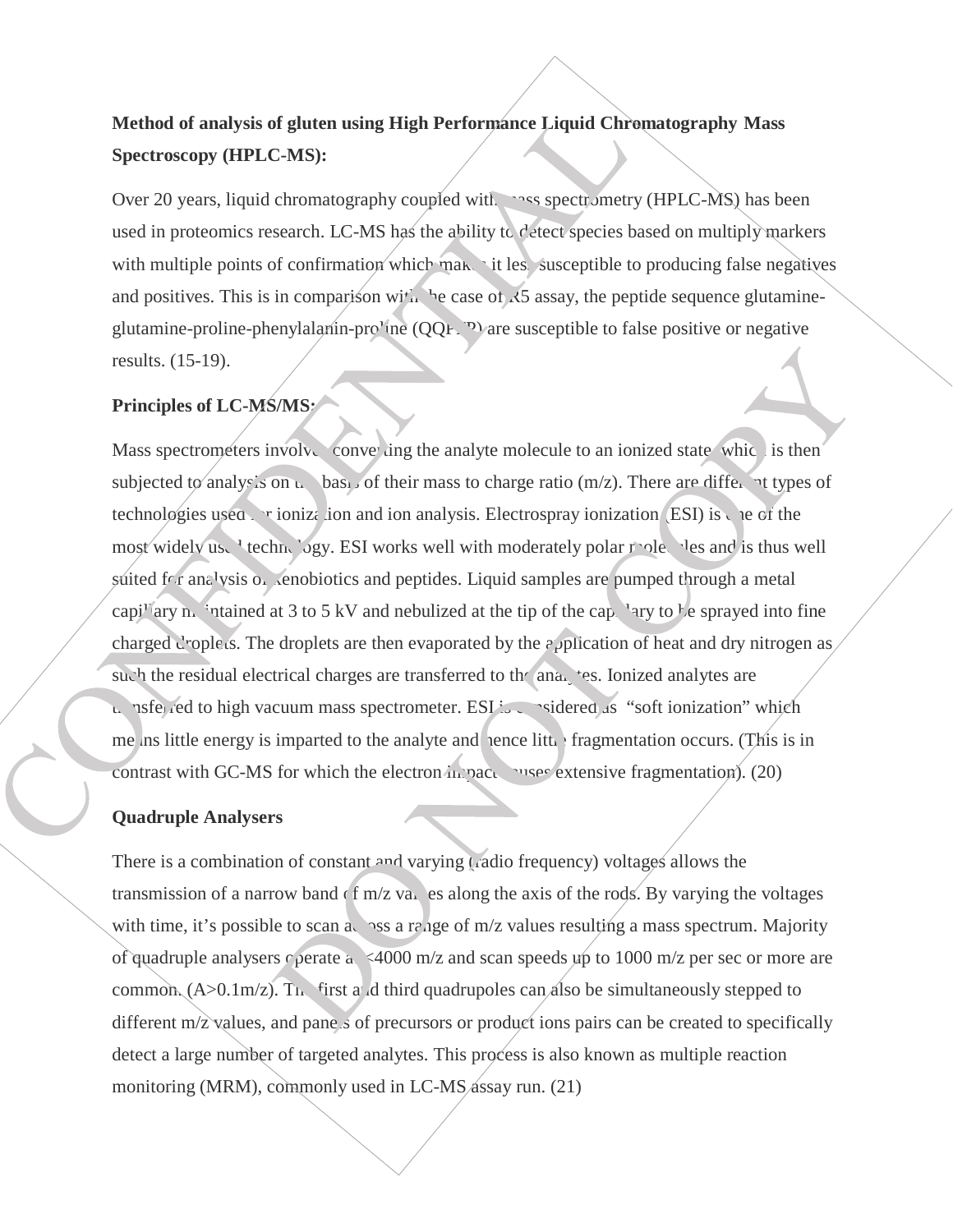## **MATERIALS & METHODOLOGY:**

The method involves classical proteomic approach as  $\partial A$  appled from previous journals. The process starts with extraction of protein from  $\mathfrak{t}$  and matrix. After extraction, proteins were reduced, alkylated and digested. Extracts/were diluted and analyzed with LC-MS/MS (20).

#### *Preparation of Tryptic Digests*

#### Extraction of Protein

 $0.5$  g of bread (Hearty B ead) vere powdered and placed into the test tube (15 mL) with extraction buffer (5 mL of  $\sim$  50 mixture of ethanol containing 2M urea and 50 mM 2-amino-2hydroxymethyl-propane-1, 3-diol (Tris)). This is shaken and heated in water  $b^{-1}$  (40  $^{\circ}$  60 minutes).

#### Reduction and Alkylation of Proteins

Once extracted the samples were centrifuged (2500 rpm, 5 min,  $2Q^{\circ}C$ ). The supernatant (0.5 mL) was then reduced by the addition of TCEP [tris(2-car<sup>l</sup>oxyethyl)phosphine, 0.2 M, 50 µL, 60 °C, 60 min in a thermal mixer] and cooled to room  $t$  emperature. MMTS (methyl etha ethiosulfonate,  $0.2 \text{ M}$ ,  $100 \mu \text{L}$ ) was added  $2.2 \text{ m}$  the sample left in the dark (30 min) to all ylate the free cysteine residues.  $(20)$ 

#### Tryptic Digestion of Proteins

Once the proteins had been alkylated the sample were diluted with buffer  $(1.35 \text{ mL}, 0.1 \text{ M})$ ammonium bicarbonate solution) and trypsin  $w<sub>4</sub>$ s added. The proteins were then digested for one hour. The digestion was quenc<sup>1</sup> ed by taking the digest extract (100  $\mu$ L) and adding 0.1% formic acid (300  $\mu$ L). The sample was centrifuged (13,000 rpm, 5 min) and then the supernatant was injected into the LC-M $\frac{5}{MS}$  syvem (20).

#### LC-MS/MS Analysis of  $T<sub>r</sub>$  vtic Digests

The extracts ( $10 \mu$ L injection) were separated on a reversed-phase column at a temperature 40C using the gradient conditions shown in Table 1 where A was water, B was acetonitrile with both phases containing 0.1% formic acid. (20)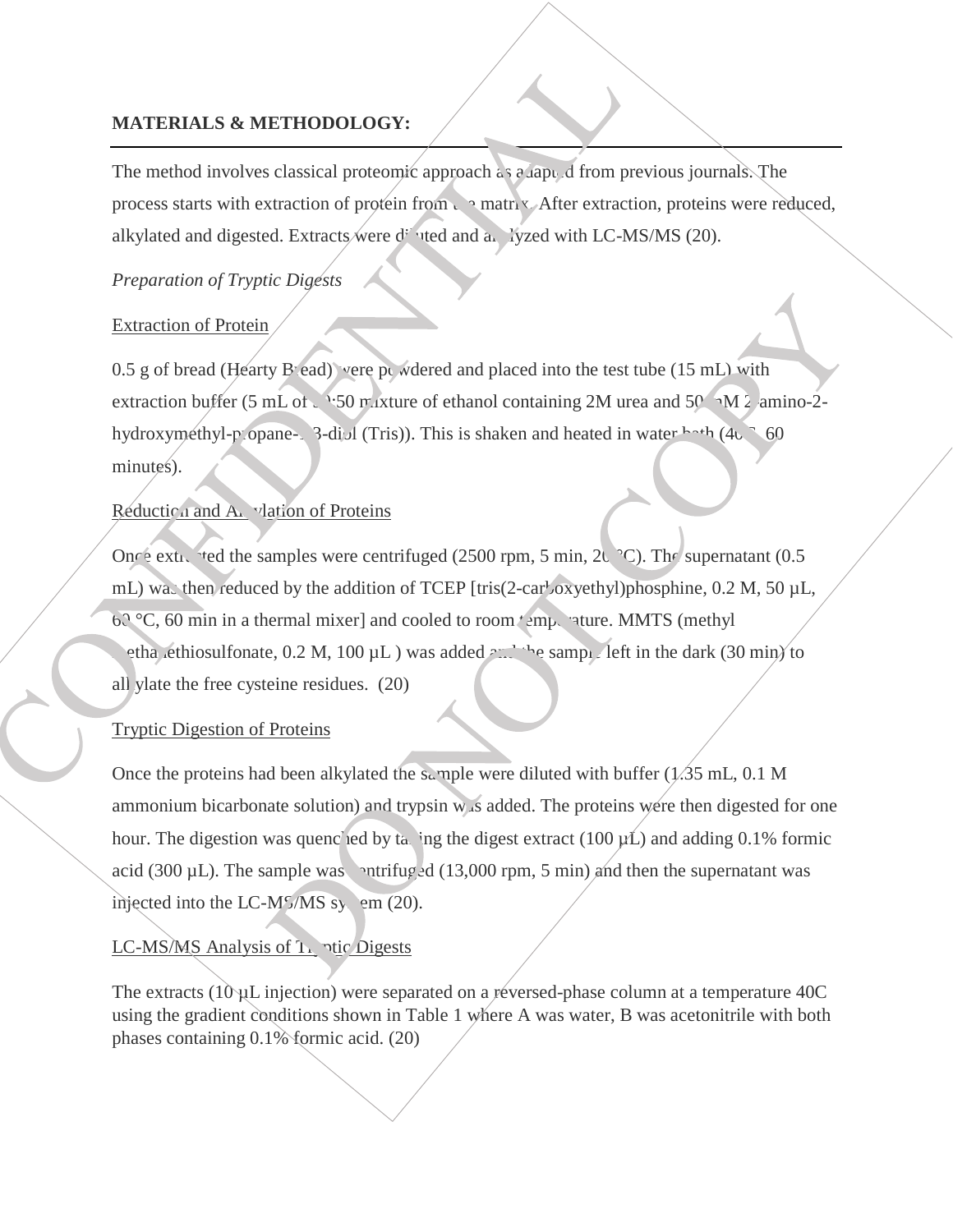| Step | Time (mins) | Flow rate     | %A          | %B  |
|------|-------------|---------------|-------------|-----|
|      |             | $(\mu L/min)$ |             |     |
|      |             | 25            | $\cap$      |     |
|      |             | 25            | 75          | لدك |
|      |             | 25            |             | 95  |
|      |             | 25            |             | 95  |
|      | 9.2         | 25            | $\sqrt{95}$ |     |
|      | n           |               | 95          |     |

 $\overline{\phantom{a}}$ 

**Table 1: Gradient elution used for analysis of extracts.**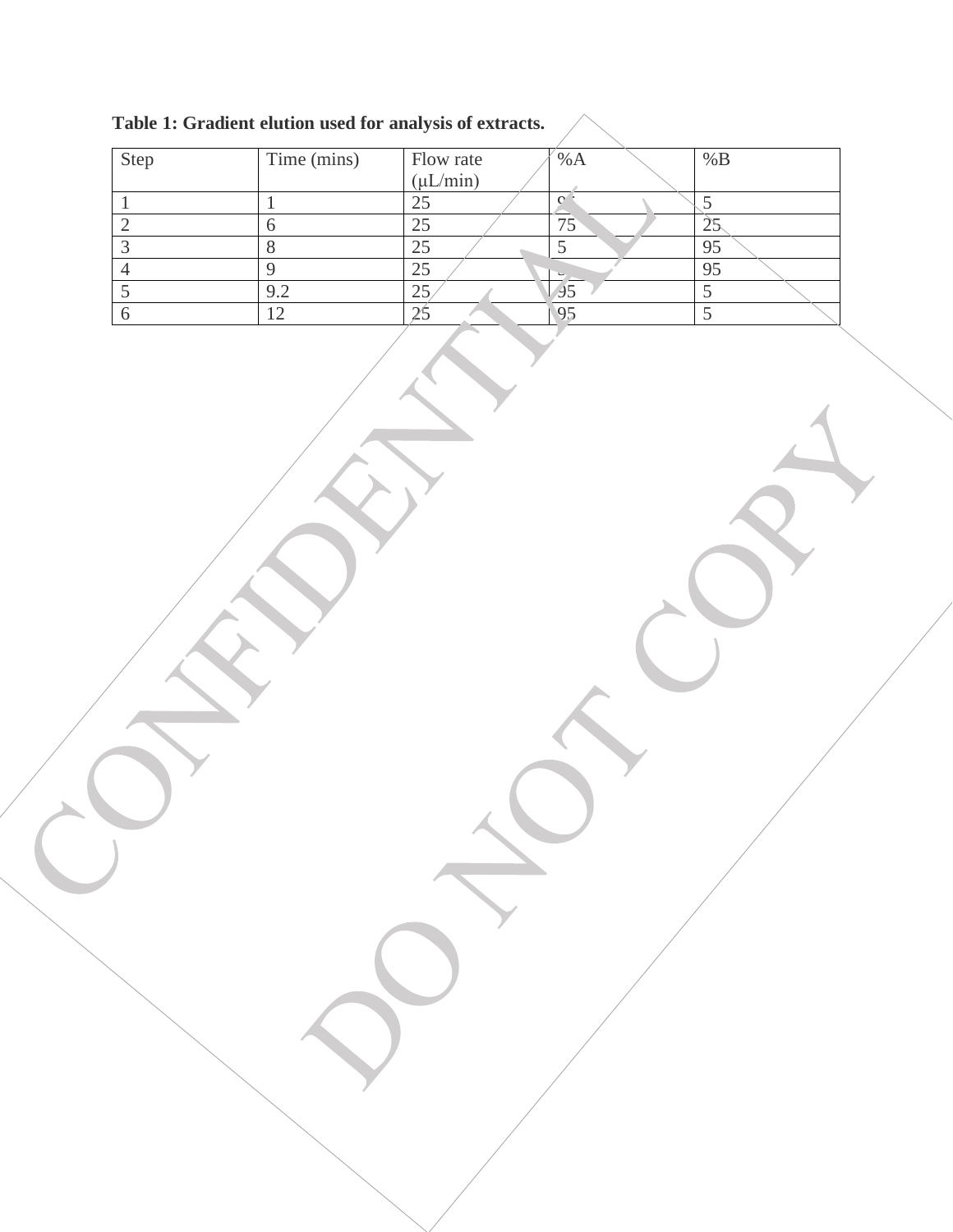#### **Table 2: Marker peptides and sequence information used for gluten species markers (the peptide information was taken from Swiss-Prot database (14,20). [This information shall be used as reference]**  $\overline{\phantom{a}}$

| Species                                                     | Peptide        | Protein                                | <b>Entry</b> number | Per <i>a</i> de sequence                                          |
|-------------------------------------------------------------|----------------|----------------------------------------|---------------------|-------------------------------------------------------------------|
| Hordeum                                                     | 1              | B1-hordein                             | P06470              | <b>LPMMCSVNVPLYR</b>                                              |
| vulgare<br>(barley)                                         |                |                                        |                     |                                                                   |
|                                                             | $\overline{2}$ | B1-hordein                             | $1^{6470}$          | <b>GVGPSVGV</b>                                                   |
|                                                             | $\overline{3}$ | B3-hordein                             | $P06 - 71$          | TLPTMCSVNVPLYR                                                    |
|                                                             | $\overline{4}$ | B3-hordein                             | P06471              | <b>IVPLAIDTR</b>                                                  |
|                                                             | 5              | B3-hordeir                             | <b>06471</b>        | SQMLQQSSCHVLQQ<br>QCCQQLPQIPEQLR                                  |
| Avena sativa<br>(oats)                                      | $\mathbf{1}$   | $Aveni^{-2}$                           | P80356              | QFLVQQCSPVAVVPFLR                                                 |
|                                                             | $\overline{2}$ | $A$ venin-3                            | P80356              | SQILQQSSCQVMR                                                     |
|                                                             | $\overline{3}$ | $\sqrt{er}$ in-3                       | P80356              | <b>QLEQIPEQLR</b>                                                 |
|                                                             | $\overline{4}$ | $Avc.$ $n-3$                           | P80356              | <b>QQCCR</b>                                                      |
| Secale cereal<br>(rye)                                      |                | . 'k ga ama secalin                    | E5KZQ3              | NVLLQQCSPVALV, SLR                                                |
|                                                             | $\overline{2}$ | $75\,\mathrm{\textless}$ gamma secalin | E5KZQ4              | EGVQILL <sup>2</sup> QSHQQ IVGQGAL<br><b>AQVORIL POQLS QLEVVR</b> |
|                                                             | $\mathcal{L}$  | 75k gamma secalin                      | E5KZQ5              | <b>SLVLQNLPTIVICNVYVPR</b>                                        |
|                                                             | $\overline{4}$ | 75k gamma secalin                      | E5KZQ5              | <b>QCS "OAPFASIVTGIVGH</b>                                        |
| Triticum<br>$\mathfrak{d}'$<br>$($ whe $c$ <sup>t</sup> $)$ | 1              | Glutenin, subunit<br>DY10              | P10387              | QVVDQQLAGR                                                        |
|                                                             | $\overline{2}$ | Glutenin subunit<br>PW212              | P08480              | It /GIPALLK                                                       |
|                                                             | $\overline{3}$ | Glutenin, subunit<br><b>DY10</b>       | P1 387              | <b>SVAVSQVAR</b>                                                  |
|                                                             | $\overline{4}$ | Glutenin Subur<br>DY10                 | $\cdots$ 7          | <b>LPWSTGLQMR</b>                                                 |
|                                                             | 5              | Beta-aryllase                          | P93594              | <b>YDPTAYNTILR</b>                                                |
|                                                             | 6              | Alpha- nylase<br>jr ru                 | P01085              | EHGAQEGQAGTGAFPR                                                  |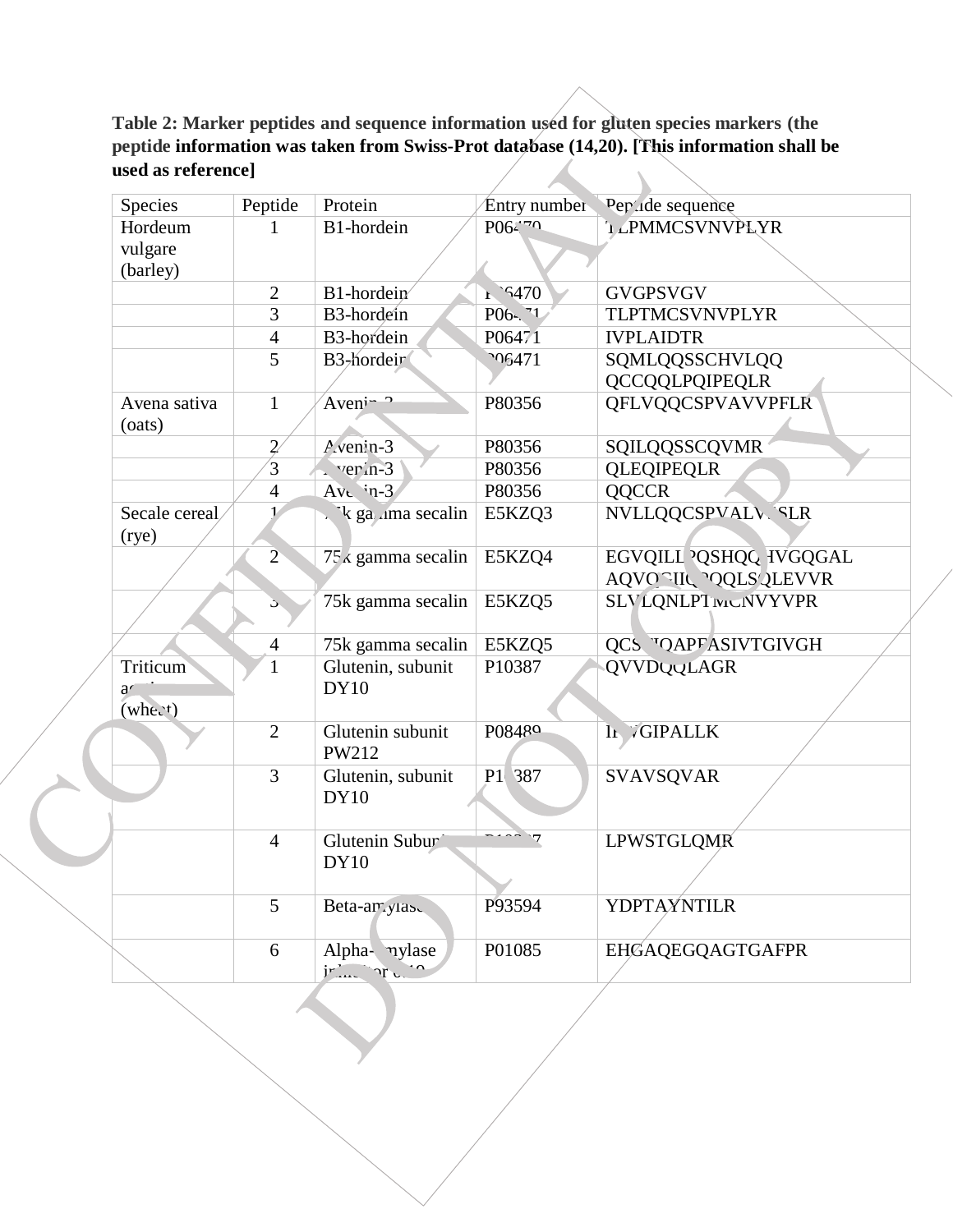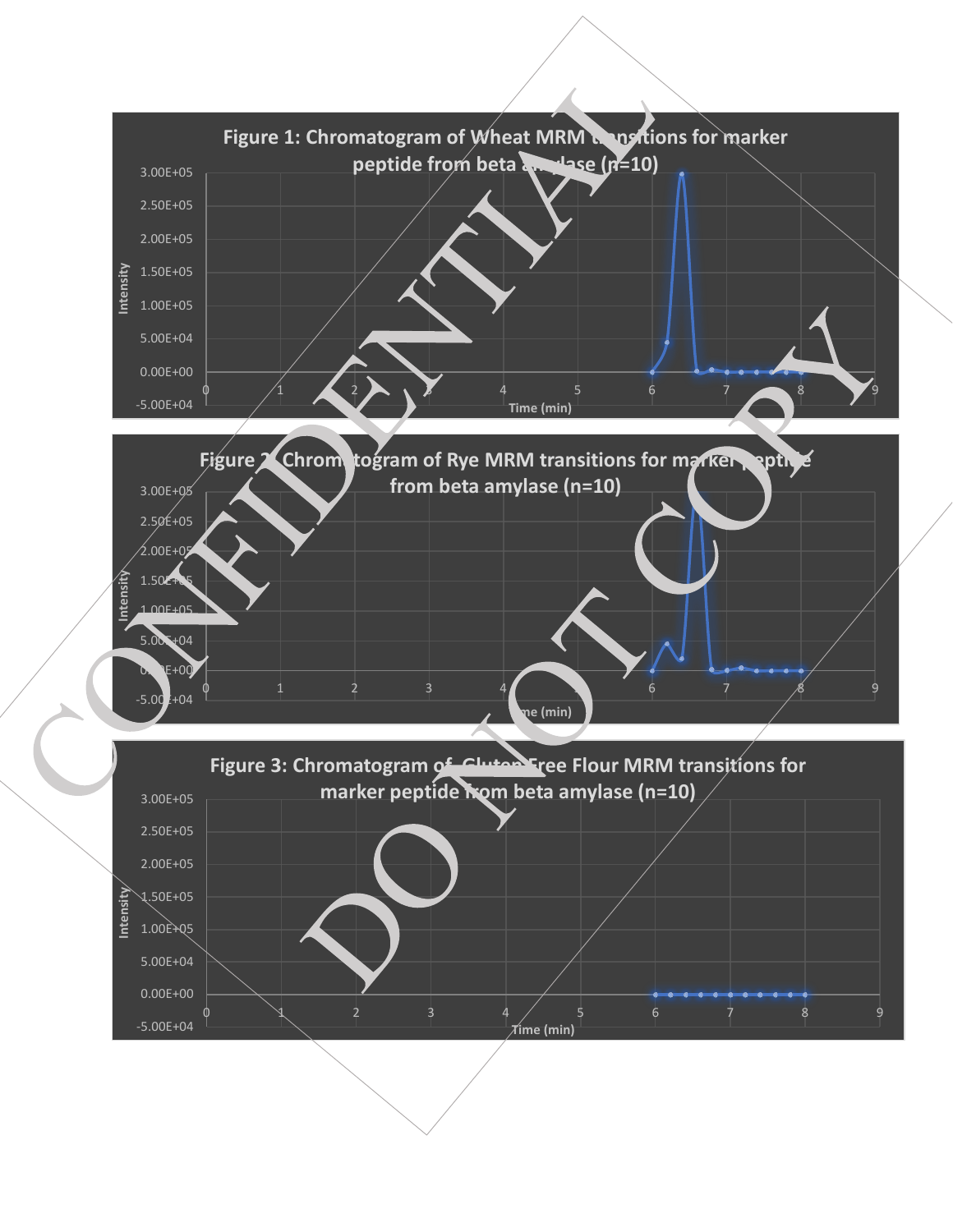

Figure 1-4 indicates the results obtained from MRM analysis of wheat flour, rye flour, gluten free flour (bought from  $\lambda$  al markets), and Hearty Bread. Beta amylase is used as  $\mu$  marker peptide for Figure 1-4.

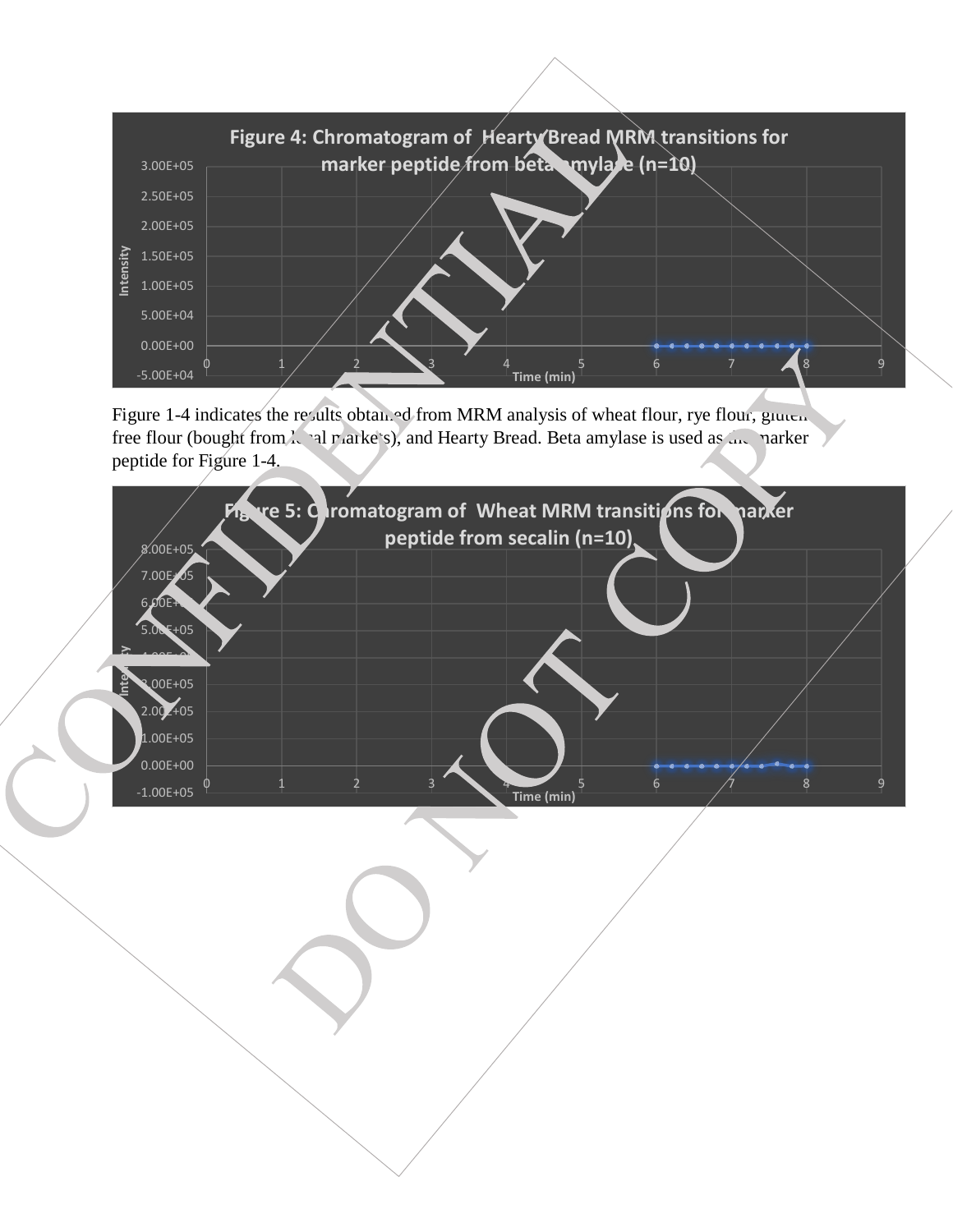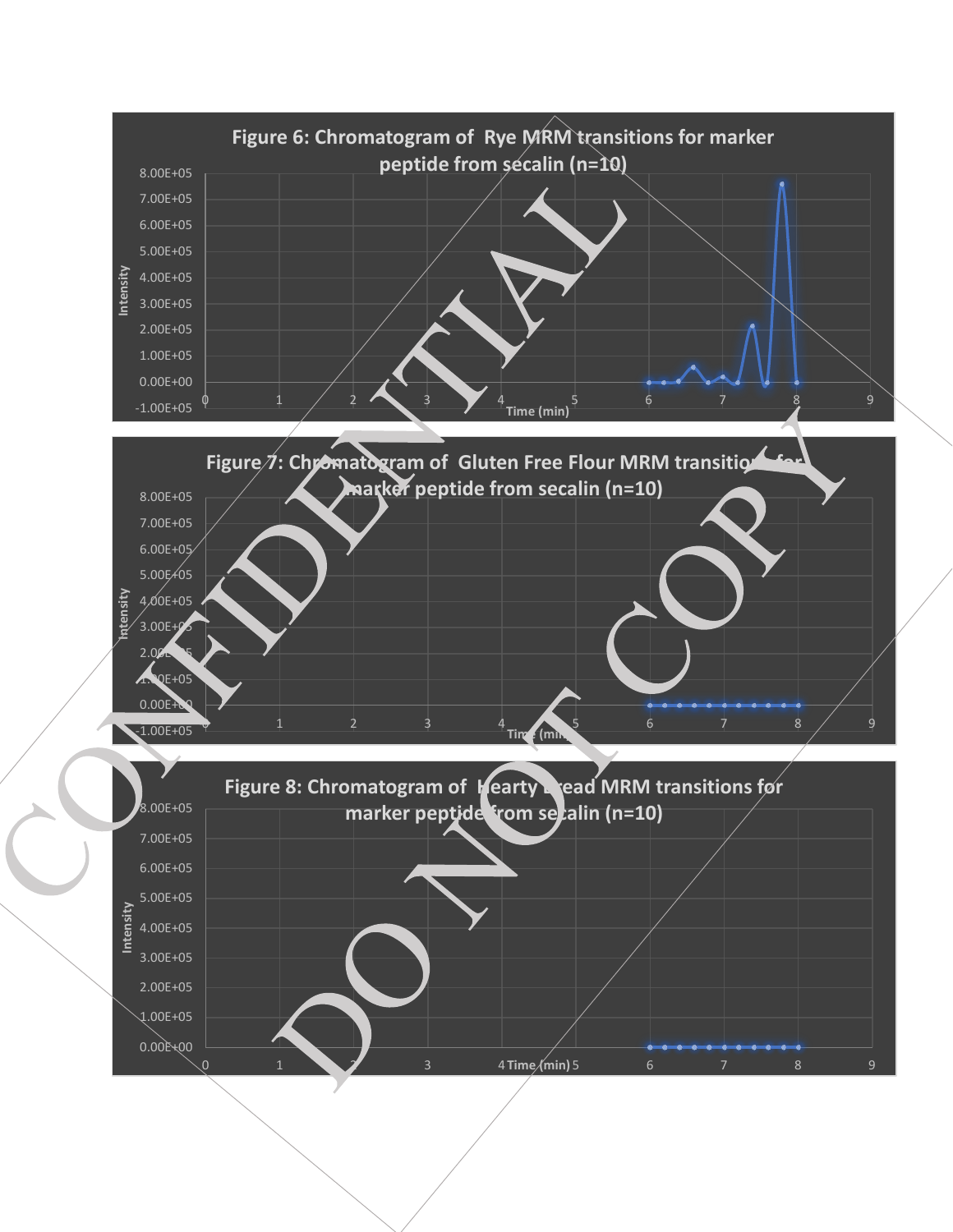Figure 5-8 indicates MRM analysis results of Wheat flour, Rye flour, Gluten free flour (from local market) and Hearty Bread.

References:

- 1. Wieser H. Chemistry of gluten proteins. Food  $M_{12}$ ,  $1.3007$ ; 24: 115–19.
- 2. Shewry PR, Lookhart GL. Wheat Gluten Protein Analysis. American Association of Cereal Chemists: St Paul, Minnes ta, 2005.
- 3. Catassi, C.; Bai, J.C.; Bonaz, I.; Bogna, G.; Calabrò, A.; Carroccio, A.; Castillejo, G.; Ciacci, C.; Cristofori, F.; Dolinsek, J. Non-celiac gluten sensitivity: The new frontier of gluten related disorders. 2013, 5, 3839–3853.
- 4. Sapone, A.; Bai, J.C.; Ciacci, C.; Dolinsek, J.; Green, P.H.; Hadjivassiliou, M.; Kaukinen, K.; Rostami, K.; Sanders, D.S.; Schumann, M. Spectrum of gluten-related disorders:  $C_{\text{max}}$  vis on new nomenclature and classification. BMC Med.  $\geq$   $\degree$  2, 10, 13.
- 5. Gujral, N. F.; Hugh,  $\therefore$  Thomson, A.B.R. Celiac disease: Prevalence, diagnosism pathogenesis and tratment. World J. Gastroenterol. 2012, 18, 6036–6059.
- 6. Cabrera-Chavez et al., Prevalence of self-reported gluten sensitivity and adherence to a  $g_{\mu}$ ,  $\alpha$ -free diet in Argentinian adult population
- 7. Sollid, L. M., and C. Khosla. 2005. Future therapeutic options for celiac disease. Nat. Clin. Pract. Gastroenterol. Hepatol. 2:140-147.
- 8. Pewers, M. 2005. Epidemiology of celiac disease: what a the prevalence, incidence, and progression of celiac disease? Gastroenterolog, 128:47-51.
- 9. Diosdado, B., E. van Oort, and C. Wij neng 2005. 'Coelionomics': towards understanding the molecular pathology of coeliac disease. Clin. Chem. Lab. Med. 43:685-695.
- 10. Nilad, B. MD, and Cash B.,MD. 2018. Health Benefits and Adverse Effects of a Gluten-Free Diet in Non-Celiac Disease Patients 2.
- 11. US FDA Guidelines on Guiden-Free Food Labelling.
- 12. Francavilla, R. et al. Selet ted Probiotic Lactobacilli Have the Capacity to Hydrolyze Gluten Peptides  $\alpha$ , ing Simulated Gastrointestinal Digestion. *https://www.ncbi.nlm.nih.gov/pmc/articles/PMC5494637/*